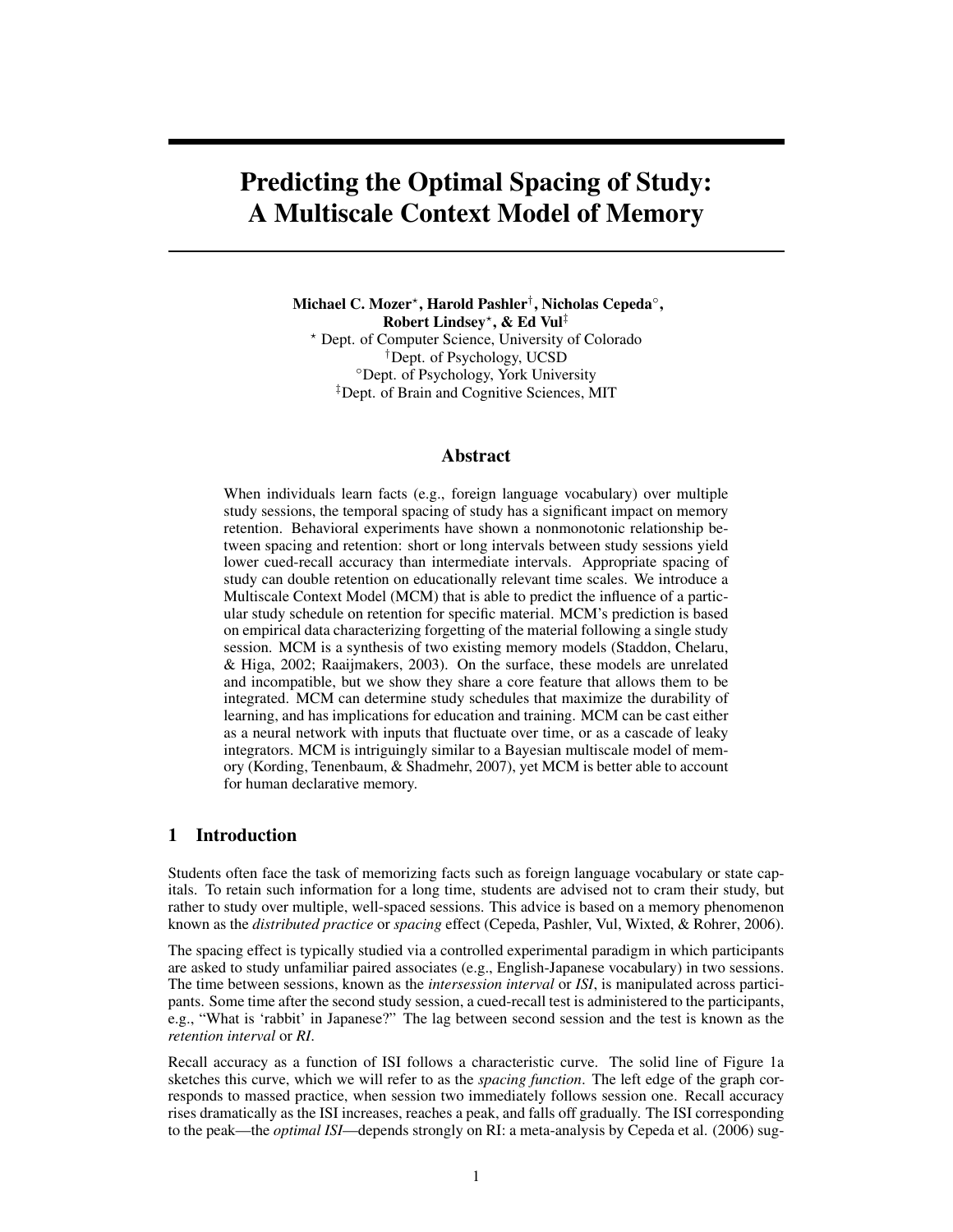

Figure 1: (a) The spacing function (solid line) depicts recall at test following two study sessions separated by a given ISI; the forgetting function (dashed line) depicts recall as a function of the lag between study and test. (b) A sketch of the Multiscale Context Model.

gests a power-law relationship. The optimal ISI almost certainly depends on the specific materials being studied and the manner of study as well. For educationally relevant RIs on the order of weeks and months, the effect of spacing can be tremendous: optimal spacing can double retention over massed practice (Cepeda et al., in press).

The spacing function is related to another observable measure of retention, the *forgetting function*, which characterizes recall accuracy following a single study session as a function of the lag between study and test. For example, suppose participants in the experiment described above learned material in study session 1, and were then tested on the material immediately prior to study session 2. As the ISI increased, session 1 memories would decay. This decay is shown in the dashed line of Figure 1a. Typical forgetting functions follow a generalized power-law decay, of the form  $P(\text{recall}) = A(1 +$  $\vec{Bt}$ )<sup>-*C*</sup>, where *A*, *B*, and *C* are constants, and *t* is the study-test lag (Wixted & Carpenter, 2007).

Our goal is to develop a model of long-term memory that characterizes the memory-trace strength of items learned over two or more sessions. The model predicts recall accuracy as a function of the RI, taking into account the study *schedule*—the ISI or set of ISIs determining the spacing of study sessions. We would like to use this model to prescribe the optimal study schedule.

The spacing effect is among the best known phenomena in cognitive psychology, and many theoretical explanations have been suggested. Two well developed computational models of human memory have been elaborated to explain the spacing effect (Pavlik & Anderson, 2005; Raaijmakers, 2003). These models are necessarily complex: the brain contains multiple, interacting memory systems whose decay and interference characteristics depend on the specific content being stored and its relationship to other content. Consequently, these computational theories are fairly flexible and can provide reasonable post-hoc fits to spacing effect data, but we question their predictive value.

Rather than developing a general theory of memory, we introduce a model that specifically predicts the shape of the spacing function. Because the spacing function depends not only on the RI, but also on the nature of the material being learned, and the manner and amount of study, the model requires empirical constraints. We propose a novel approach to obtaining a predictive model: we collect behavioral data to determine the forgetting function for the specific material being learned. We then use the forgetting function, which is based on a single study session, to predict the spacing function, which is based on two or more study sessions. Such a predictive model has significant implications for education and training. The model can be used to search for the ISI or set of ISIs that maximizes expected recall accuracy for a fixed RI. Although the required RI is not known in practical settings, one can instead optimize over RI as a random variable with an assumed distribution.

# 2 Accounts of the spacing effect

We review two existing theories proposed to explain the spacing effect, and then propose a synthesis of these theories. The two theories appear to be unrelated and mutually exclusive on the surface, but in fact share a core unifying feature. In contrast to most modeling work appearing in the NIPS volumes, our model is cast at Marr's implementation level, not at the level of a computational theory. However, after introducing our model and showing its predictive power, we discuss an intriguingly similar Bayesian theory of memory adaptation (Kording et al., 2007). Although our model has a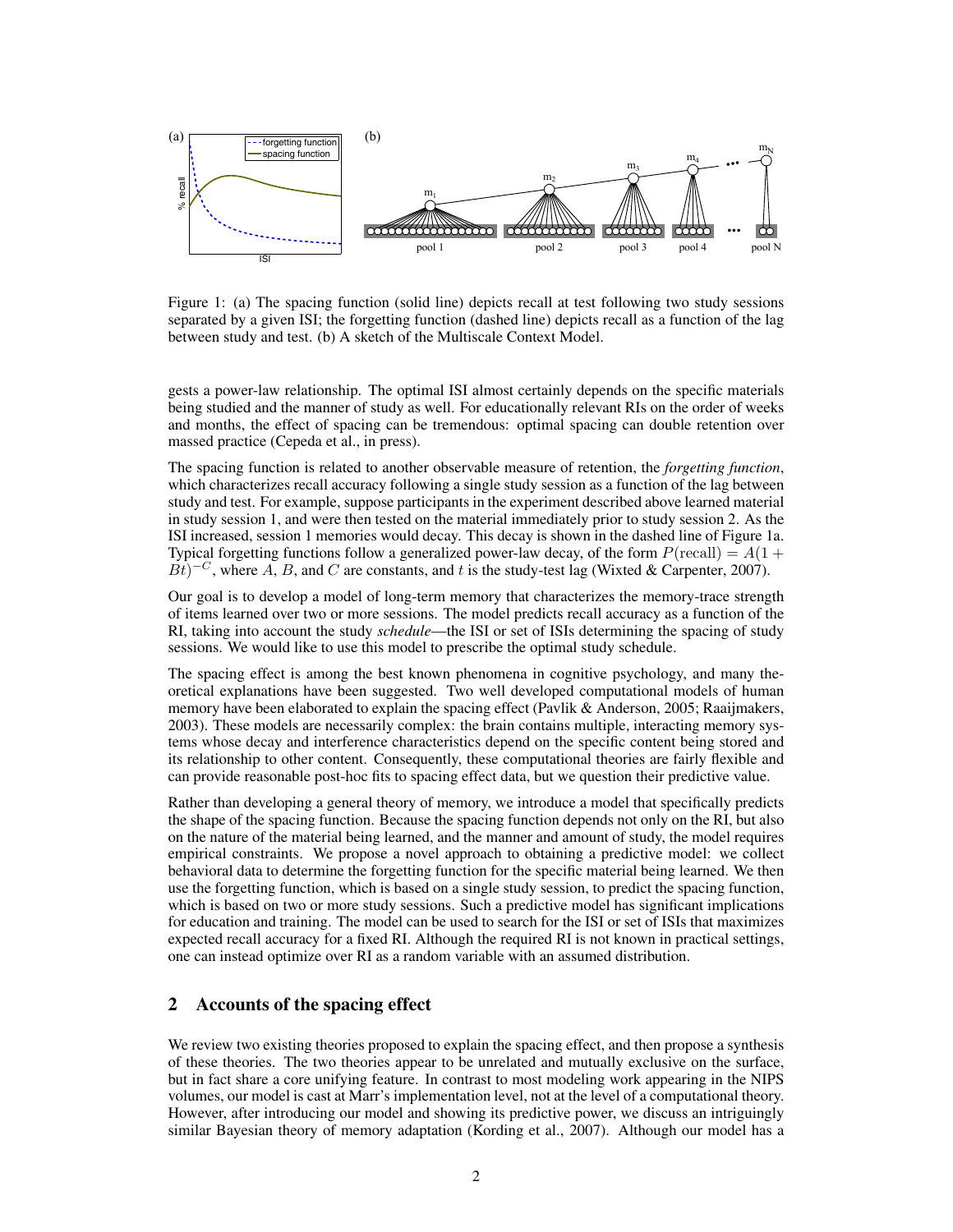strong correspondence with the Bayesian model, their points of difference seem to be crucial for predicting behavioral phenomena of human declarative memory.

#### 2.1 Encoding-variability theories

One class of theories proposed to explain the spacing effect focuses on the notion of *encoding variability*. According to these theories, when an item is studied, a memory trace is formed that incorporates the current *psychological context*. Psychological context includes conditions of study, internal state of the learner, and recent experiences of the learner. Retrieval of a stored item depends at least in part on the similarity of the contexts at the study and test. If psychological context is assumed to fluctuate randomly over time, two study sessions close together in time will have similar contexts. Consequently, at the time of a recall test, either both study contexts will match the test context or neither will. Increasing the ISI can thus prove advantageous because the test context will have higher likelihood of matching one study context or the other. Greater contextual variation enhances memory on this account by making for less redundancy in the underlying memory traces. However, increasing the ISI also incurs a retrieval cost because random drift makes the first-study context increasingly less likely to match the test context. The optimal ISI depends on the tradeoff between the retrieval benefit and cost at test.

Raaijmakers (2003) developed an encoding variability theory by incorporating time-varying contextual drift into the well-known Search of Associative Memory (SAM) model (Raaijmakers & Shiffrin, 1981), and explained a range of data from the spacing literature. In this model, the contextual state is characterized by a high-dimensional binary vector. Each element of the vector indicates the presence or absence of a particular contextual feature. The contextual state evolves according to a stochastic process in which features flip from absent to present at rate  $\pi_{01}$  and from present to absent at rate  $\pi_{10}$ . If the context is sampled at two points in time with lag  $\Delta t$ , the probability that a contextual feature will be present at both times is

$$
P(\text{feature present at time } t \text{ and } t + \Delta t) = \beta^2 + \beta(1 - \beta) \exp(-\Delta t/\tau),\tag{1}
$$

where  $\tau \equiv 1/(\pi_{01} + \pi_{10})$  and  $\beta \equiv \pi_{01}\tau$  is the expected proportion of features present at any instant.

To assist in understanding the mechanisms of SAM, we find it useful to recast the model as a neural network. The input layer to this neural net is a pool of binary valued neurons that represent the contextual state at the current time; the output layer consists of a set of *memory* elements, one per item to be stored. To simplify notation throughout this paper, we'll describe this model and all others in terms of a single-item memory, allowing us to avoid an explicit index term for the item being stored or retrieved. The memory element for the item under consideration has an activation level, m, which is a linear function of the context unit activities:  $m = \sum_j w_j c_j$ , where  $c_j$  is the binary activation level of context unit j and  $w_j$  is the strength of connection from context j. The probability of retrieval of the item is assumed to be monotonically related to m.

When an item is studied, its connection strengths are adjusted according to a Hebbian learning rule with an upper limit on the connection strength:

$$
\Delta w_j = \min(1 - w_j, \ c_j \hat{m}),\tag{2}
$$

where  $\hat{m} = 1$  if the item was just presented for study, or 0 otherwise. When an item is studied, the weights for all contextual features present at the time of study will be strengthened. Later retrieval is more likely if the context at test matches the context at study: the memory element receives a contribution only when an input is active and its connection strength is nonzero. Thus, after a single study and lag  $\Delta t$ , retrieval probability is directly related to Equation 1. When an item has been studied twice, retrieval will be more robust if the two study opportunities strengthen different weights, which occurs when the ISI is large and the contextual states do not overlap significantly.

One other feature of SAM is crucial for explaining spacing-effect data. After an item has been studied at least once, SAM assumes that the memory trace resulting from further study is influenced by whether the item is accessible to retrieval at the time of study. Specifically, SAM assumes that the weights have effectively decayed to zero if recall fails. Other memory models similarly claim that memory traces are weaker if an item is inaccessible to retrieval at the time of study (e.g., Pavlik & Anderson, 2005), which we label as the *retrieval-dependent update* assumption.

We have described the key components of SAM that explain the spacing effect, but the model has additional complexity, including a short-term memory store, inter-item interference, and additional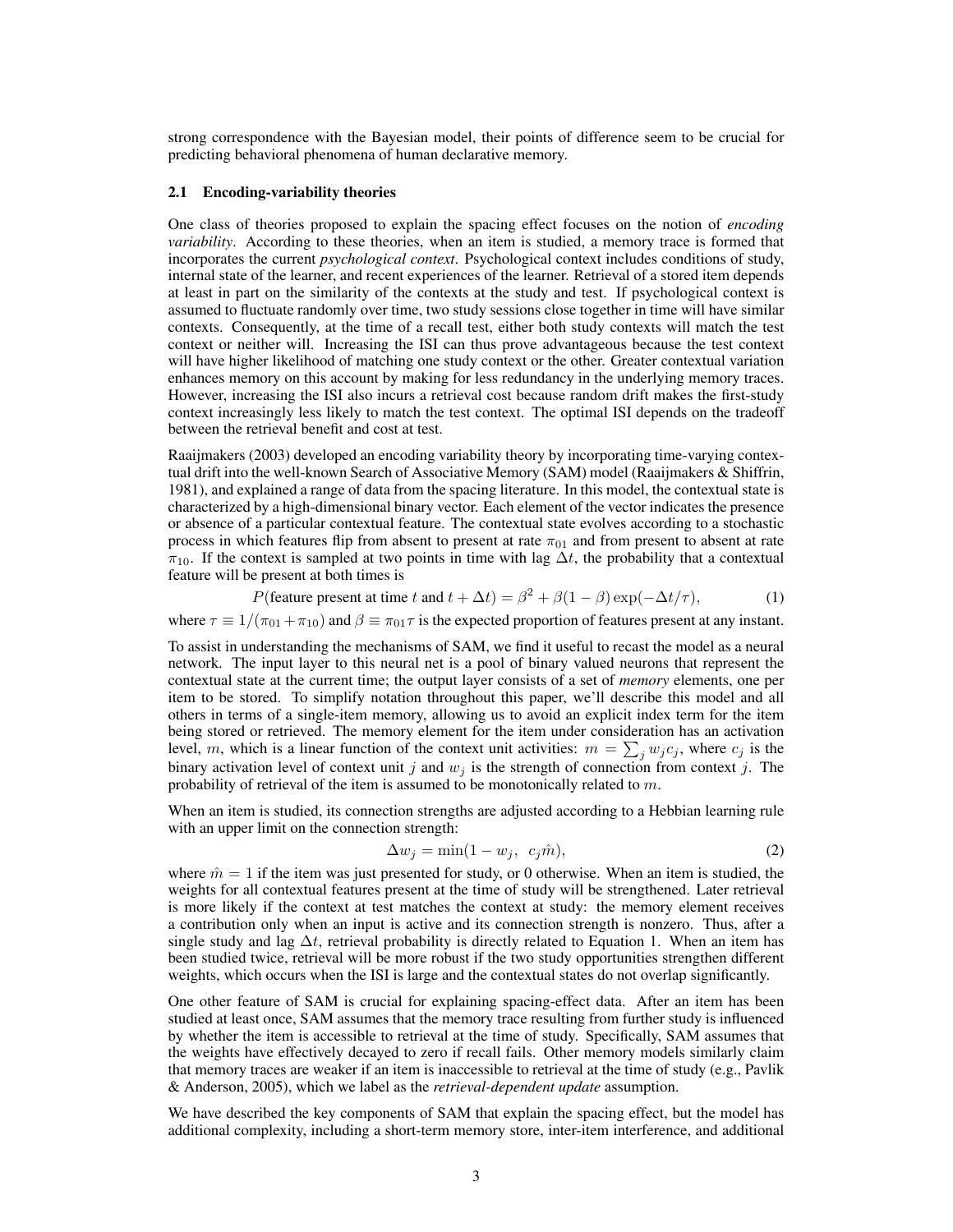context based on associativity and explicit cues. Even with all this machinery, SAM has a serious limitation. Spacing effects occur on many time scales (Cepeda et al., 2006). SAM can explain effects on any one time scale (e.g., hours), but the same model cannot explain spacing effects on a different time scale (e.g., months). The reason is essentially that the exponential decay in context overlap bounds the time scale at which the model operates.

#### 2.2 Predictive-utility theories

We now turn to another class of theories that has been proposed to explain the spacing effect. These theories, which we will refer to as *predictive-utility theories*, are premised on the assumption that memory is limited in capacity and/or is imperfect and allows intrusions. To achieve optimal performance, memories should therefore be erased if they are not likely to be needed in the future. Anderson and Milson (1989) proposed a rational analysis of memory from which they estimated the future need probability of a stored trace. When an item is studied multiple times with a given ISI, the rational analysis suggests that the need probability drops off rapidly following the last study once an interval of time greater than the ISI has passed. Consequently, increasing the ISI should lead to a more persistent memory trace. Although this analysis yields a reasonable qualitative match to spacing-effect data, no attempt was made to make quantitative predictions.

The notion of predictive utility is embedded in the *multiple time-scale* or *MTS* model of Staddon et al. (2002). In MTS, each item to be stored is represented by a dedicated cascade of  $N$  leaky integrators. The activation of integrator  $i, x_i$ , decays over time according to:

$$
x_i(t + \Delta t) = x_i(t) \exp(-\Delta t/\tau_i), \tag{3}
$$

where  $\tau_i$  is the decay time constant. The probability of retrieving the item is related to the total trace strength,  $s_N$ , where  $s_k = \sum_{j=1}^k x_j$ . The integrators are ordered from shortest to longest time constant, i.e.,  $\tau_i < \tau_{i+1}$  for all i. When an item is studied, the integrators receive a bump in activity according to a *cascaded error-correction* update,

$$
\Delta x_i = \epsilon \max(0, 1 - s_{i-1}),\tag{4}
$$

which is based on the idea that an integrator at some time scale  $\tau_i$  receives a boost only if integrators at shorter time scales fail to represent the item at the time it is studied. The constant  $\epsilon$  is a step size. When an item is repeatedly presented for study with short ISIs, the trace can successfully be represented by the integrators with short time constants, and consequently, the trace will decay rapidly. Increasing the spacing shifts the representation to integrators with slower decay rates.

MTS was designed to explain rate-sensitive habituation data from the animal learning literature: the fact that recovery following spaced stimuli is slower than following massed. We tried fitting MTS to human-memory data and were unable to obtain quantitatively accurate fits.

# 3 The multiscale context model (MCM)

SAM and MTS are motivated by quite different considerations, and appear to be unrelated mechanisms. Nonetheless, they share a fundamental property: both suppose an exponential decay of internal representations over time (compare Equations 1 and 3). When we establish a correspondence between the mechanisms in SAM and MTS that produce exponential decay, we obtain a synthesis of the two models that incorporates features of each. Essentially, we take from SAM the notion of contextual drift and retrieval-dependent update, and from MTS the multiscale representation and the cascaded error-correction memory update, and we obtain a new model which we call the *Multiscale Context Model* or *MCM*. MCM can be described as a neural network whose input layer consists of N pools of time-varying context units. Units in pool i operate with time constant  $\tau_i$ . The relative size of pool *i* is  $\gamma_i$ . MCM is thus like SAM with multiple pools of context units. MCM can also be described in terms of N leaky integrators, where integrator i has time constant  $\tau_i$  and activity scaled by  $\gamma_i$ . MCM is thus like MTS with the addition of scaling factors.

Before formally describing MCM, we detour to explain the choice of the parameters  $\{\tau_i\}$  and  $\{\gamma_i\}$ . As the reader might infer from our description of SAM and MTS, these parameters characterize memory decay, extending Equation 3 such that the total trace strength at time  $t$  is defined as:

$$
s_N(t) = \sum_{i=1}^N \gamma_i \exp(-\frac{t}{\tau_i}) x_i(0).
$$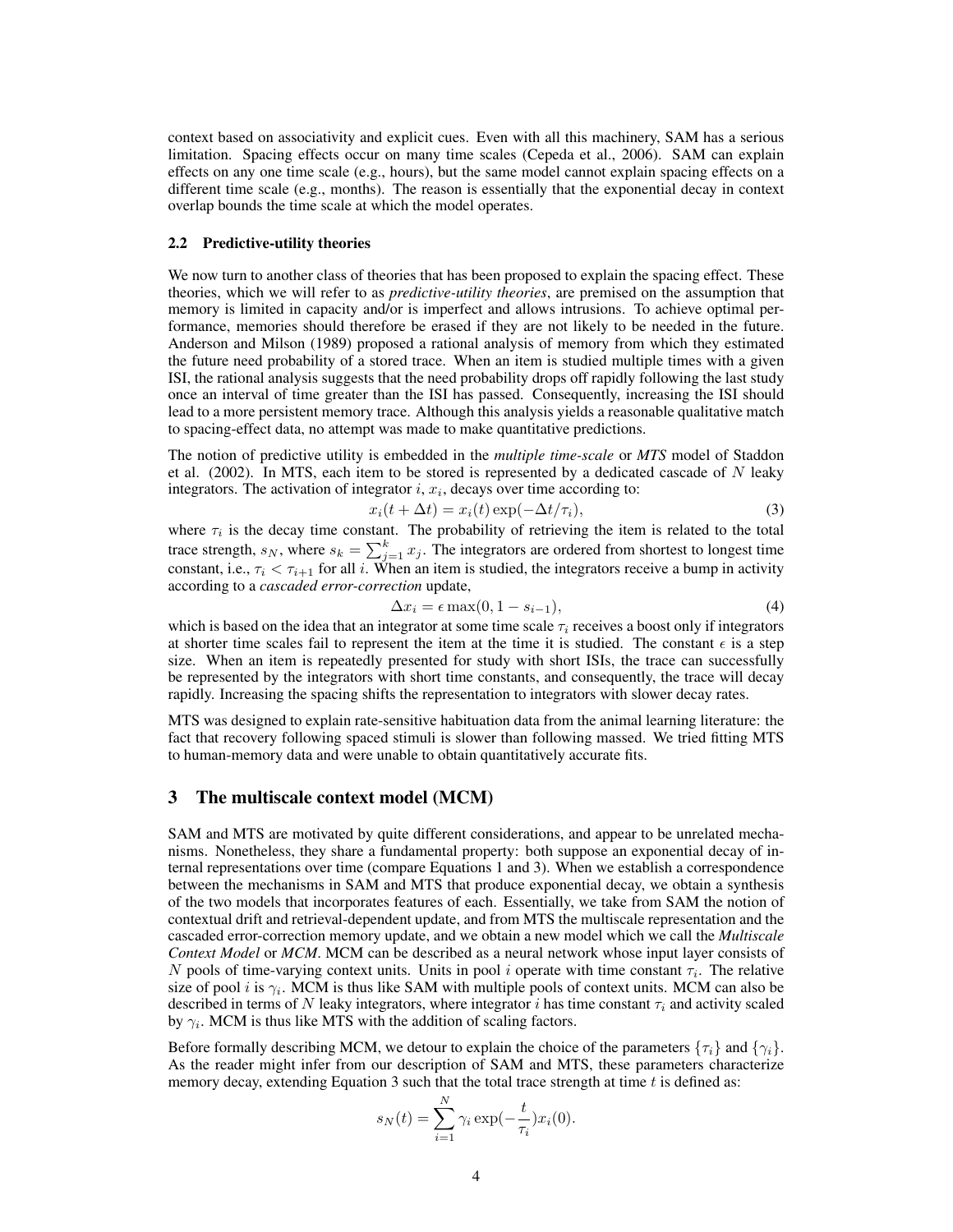If  $x_i(0) = 1$  for all *i*—which is the integrator activity following the first study in MTS—the trace strength as a function of time is a mixture of exponentials. To match the form of human forgetting (Figure 1), this mixture must approximate a power function. We can show that a generalized power function can be exactly expressed as an infinite mixture of exponentials:

$$
A(1 + Bt)^{-C} = A \int_0^\infty \text{Inv-Gamma}(\tau; C, 1) \exp(\frac{Bt}{\tau}) d\tau,
$$

where Inv-Gamma $(\tau; C, 1)$  is the inverse-gamma probability density function with shape parameter C and scale 1, and the equality is valid for  $t \geq 0$  and  $C > 0$ . We have identified several finite mixture-of-exponential formulations that empirically yield an extremely good approximation to arbitrary power functions over ten orders of magnitude. The formulation we prefer defines  $\tau_i$  and  $\gamma_i$ in terms of four primitive parameters:

$$
\tau_i = \mu \nu^i \quad \text{and} \quad \gamma_i = \omega \xi^i / \sum_{j=1}^N \xi^j. \tag{5}
$$

With  $\nu > 1$  and  $\xi < 1$ , the higher-order components (i.e., larger indices) represent exponentially longer time scales with exponentially smaller weighting. As a result, truncating higher-order mixture components has little impact on the approximation on shorter time scales. Consequently, we simply need to pick a value of N that allows for a representation of many orders of magnitude of time. Given  $N$  and human forgetting data collected in an experiment, we can search for the parameters  $\{\mu, \nu, \omega, \xi\}$  that obtain a least squares fit to the data. Given the human forgetting function function, then, we can completely determine the  $\{\tau_i\}$  and  $\{\gamma_i\}$ . In all simulation results we report, we fixed  $N = 100$ , although equivalent results are obtained for  $N = 50$  or  $N = 200$ .

#### 3.1 Casting MCM as a cascade of leaky integrators

Assume that—as in MTS—a dedicated set of N leaky integrators hold the memory of each item to be learned. Let  $x_i$  denote the activity of integrator i associated with the item, and let  $s_i$  be the average strength of the first *i* integrators, weighted by the  $\{\gamma_i\}$  terms:

$$
s_i = \frac{1}{\Gamma_i} \sum_{j=1}^i \gamma_j x_j, \text{ where } \Gamma_i = \sum_{j=1}^i \gamma_j.
$$

The recall probability is simply related to the net strength of the item:  $P(\text{recall}) = \min(1, s_N)$ .

When an item is studied, its integrators receive a boost in activity. Integrator  $i$  receives a boost that depends on how close the average strength of the first  $i$  integrators is to full strength, i.e.,

$$
\Delta x_i = \epsilon (1 - s_i) \tag{6}
$$

where  $\epsilon$  is a step size. We adopt the retrieval-dependent update assumption of SAM, and fix  $\epsilon = 1$ for an item that is unsuccessfully recalled at the time of study, and  $\epsilon = \epsilon_r > 1$  for an item that is successfully recalled.

This description of MCM is identical to MTS except the following. (1) MTS weighs all integrators equally when combining the individual integrator activities. MCM uses a  $\gamma$ -weighted average. (2) MTS provides no guidance in setting the  $\tau$  and  $\gamma$  constants; MCM constrains these parameters based on the human forgetting function. (3) The integrator update magnitude is retrieval dependent, as in SAM. (4) The MCM update rule (Equation 6) is based on  $s_i$ , whereas the MTS rule (Equation 4) is based on  $s_{i-1}$ . This modification is motivated by the neural net formulation of MCM, in which using  $s_i$  allows the update to be interpreted as performing gradient ascent in prediction ability.

#### 3.2 Casting MCM as a neural network

The neural net conceptualization of MCM is depicted in Figure 1b. The input layer is like that of SAM with the context units arranged in N pools, with  $\gamma_i$  being the relative size of pool i. The activity of unit j in pool i is denoted  $c_{ij}$ . The context units are binary valued and units in pool i flip with time constant  $\tau_i$ . On average a fraction  $\beta$  are on at any time. ( $\beta$  has no effect on the model's predictions, and is cancelled out in the formulation that follows.)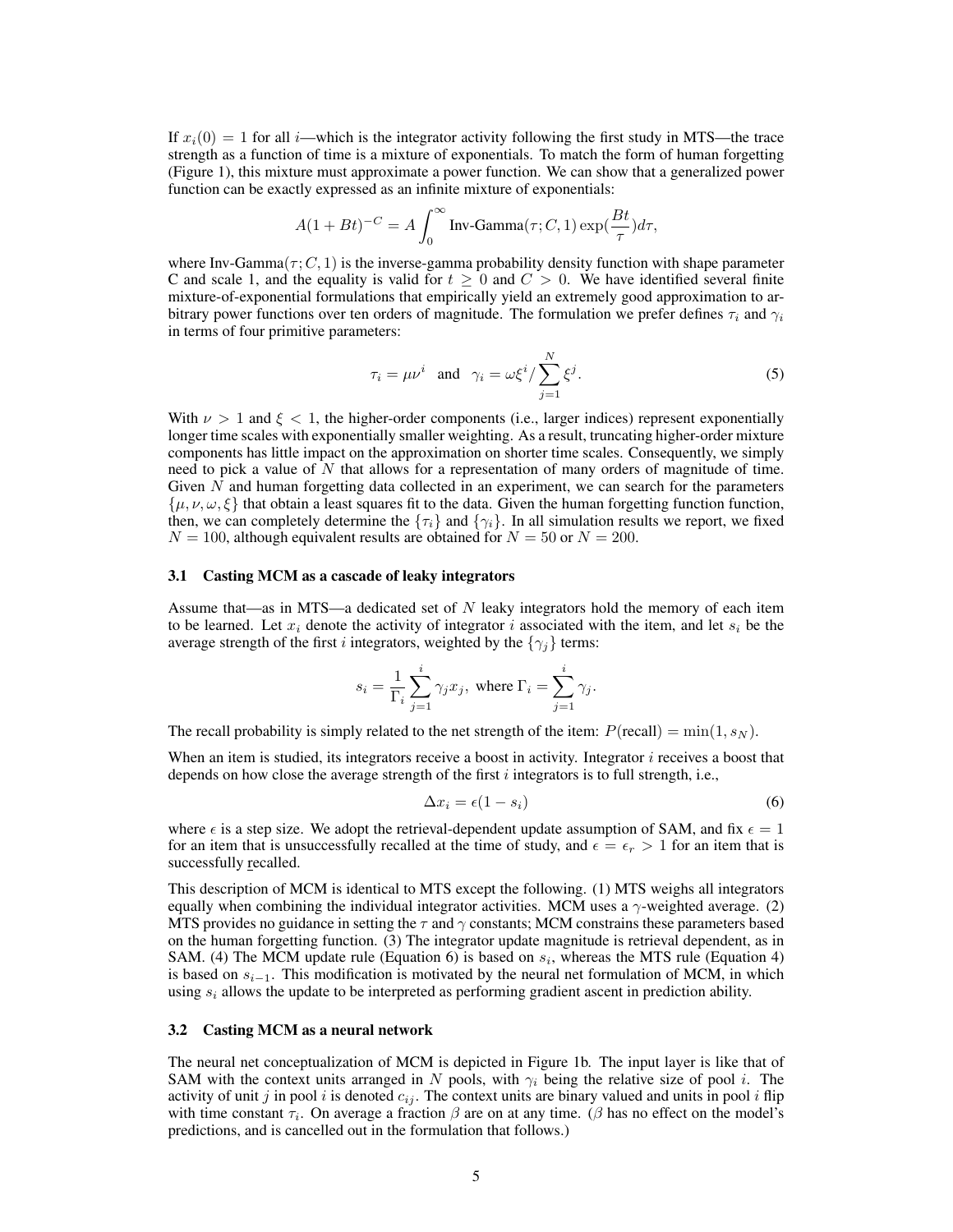As depicted in Figure 1b, the model also includes a set of N *memory elements* for each item to be learned. Memory elements are in one-to-one correspondence with context pools. Activation of memory element  $i$ , denoted  $m_i$ , indicates strength of retrieval for the item based on context pools 1...*i*. The activation function is cascaded such that memory element *i* receives input from context units in pool i as well as memory element  $i - 1$ :

$$
m_i = m_{i-1} + \sum_j w_{ij} c_{ij} + b,
$$

where  $w_{ij}$  is the connection weight from context unit j to memory element i,  $m_0 \equiv 0$ , and  $b =$  $-\beta/(1-\beta)$  is a bias weight. The bias simply serves to offset spurious activity reaching the memory elements, activity that is unrelated to the fact that the item was previously studied and stored. The larger the fraction of context units that are on at any time  $(\beta)$ , the more spurious activation there will be that needs to be cancelled out. The probability of recalling the item is related to the activity of memory element N:  $P(\text{recall}) = \min(1, m_N)$ .

When the item is studied, the weights from context units in pool  $i$  are adjusted according to an update rule that performs gradient descent in an error measure  $E_i = e_i^2$ , where  $e_i = 1 - m_i/\Gamma_i$ . This error is minimized when the memory element i reaches activation level  $\Gamma_i$  (defined earlier as the proportion of units in the entire context pool that contributes to activity at stage  $i$ ). The weight update that performs gradient descent in  $E_i$  is

$$
\Delta w_{ij} = \frac{\epsilon}{N\beta(1-\beta)} e_i c_{ij},\tag{7}
$$

where  $\epsilon$  is a learning rate and the denominator of the first term is a normalization constant which can be folded into the learning rate. As in SAM,  $\epsilon$  is assumed to be contingent on retrieval success at the start of the study trial, in the manner we described previously.

What is the motivation for minimizing the prediction error at every stage, versus minimizing the prediction error just at the final stage,  $E_N$ ? To answer this question, note that there are two consequences of minimizing the error  $E_i$  to zero for any i. First, reducing  $E_i$  will also likely serve to reduce  $E_l$  for all  $l > i$ . Second, achieving this objective will allow the  $\{w_{l,j,k} : l > i\}$  to all be set to zero without any effect on the memory. Essentially, there is no need to store information for a longer time scale than it is needed.

This description of MCM is identical to SAM except: (1) SAM has a single temporal scale of representation; MCM has a multiscale representation. (2) SAM's memory update rule can be interpreted as Hebbian learning; MCM's update can be interpreted as error-correction learning.

#### 3.3 Relating leaky integrator and neural net characterizations of MCM

To make contact with MTS, we have described MCM as a cascade of leaky integrators, and to make contact with SAM, we have described MCM as a neural net. One can easily verify that the leakyintegrator and neural-net descriptions of MCM are equivalent via the following correspondence between variables of the two models, where  $E[.]$  denotes the expectation over context representations:

$$
s_i = E[m_i]/\Gamma_i
$$
 and  $x_i = \frac{\sum_j E[w_{ij}c_{ij}] + b}{N\beta(1 - \beta)}$ .

# 4 Simulations

Cepeda and colleagues (Cepeda, Vul, Rohrer, Wixted, & Pashler, 2008; Cepeda et al., in press) have recently conducted well-controlled experimental manipulations of spacing involving RIs on educationally relevant time scales of days to months. Most research in the spacing literature involves brief RIs, on the scale of minutes to an hour, and methodological concerns have been raised with the few well-known studies involving longer RIs (Cepeda et al., 2006). In Cepeda's experiments, participants study a set of paired associates over two sessions. In the first session, participants are trained until they reach a performance criterion, ensuring that the material has been successfully encoded. At the start of the second session, participants are tested via a cued-recall paradigm, and then are given a fixed number of study passes through all the pairs. Following a specified RI, a final cued-recall test is administered. Recall accuracy at the start of the second session provides the basic forgetting function, and recall accuracy at test provides the spacing function.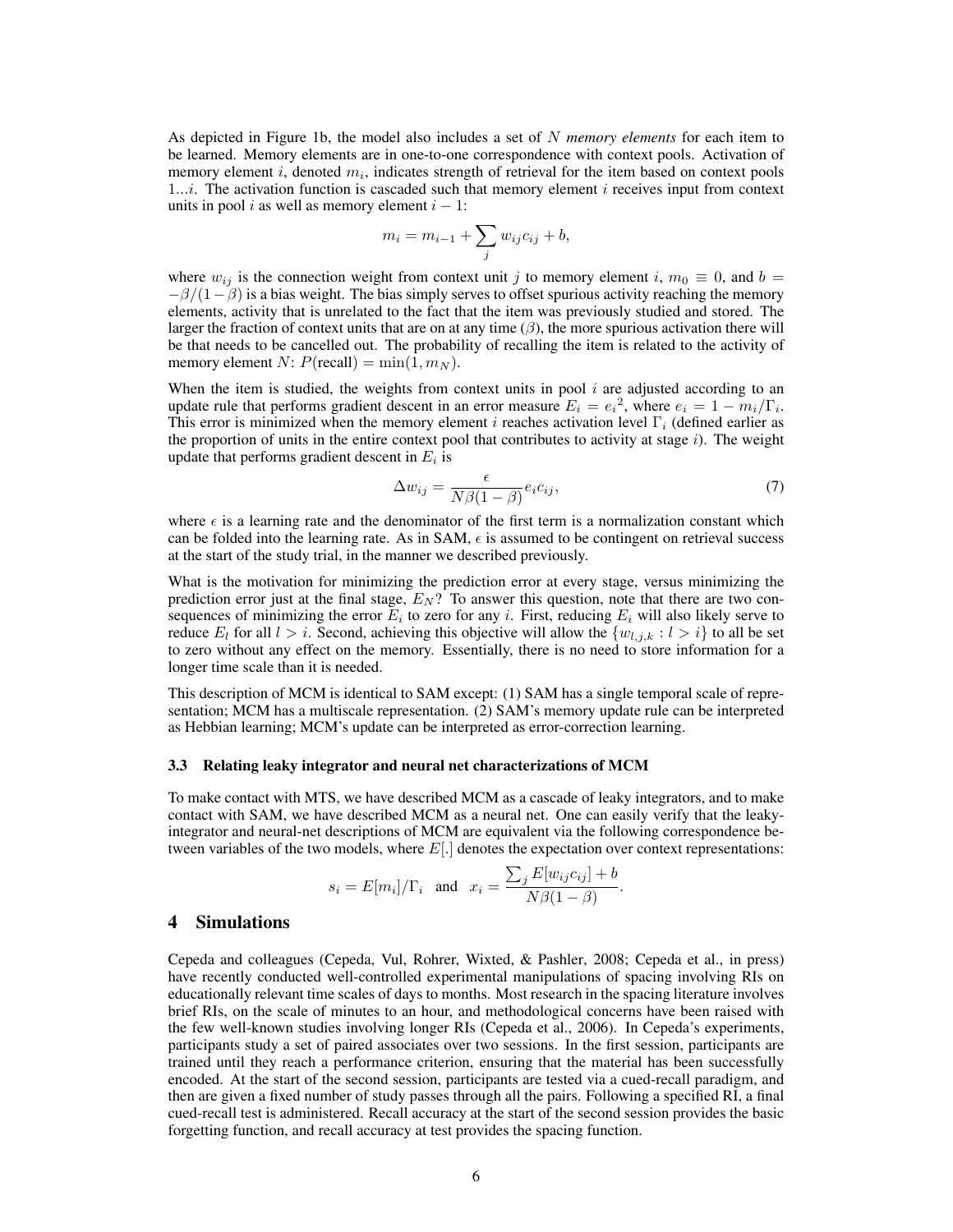

Figure 2: Modeling and experimental data of (Cepeda et al., in press) (a) Experiment 1 (Swahili-English), (b) Experiment 2a (obscure facts), and (c) Experiment 2b (object names). The four RI conditions of Cepeda et al. (2008) are modeled using (d) MCM and (e) the Bayesian multiscale model of Kording et al. (2007). In panel (e), the peaks of the model's spacing functions are indicated by the triangle pointers.

For each experiment, we optimized MCM's parameters,  $\{\mu, \nu, \omega, \xi\}$ , to obtain a least squares fit to the forgetting function. These four model parameters determine the time constants and weighting coefficients of the mixture-of-exponentials approximation to the forgetting function (Equation 5). The model has only one other free parameter,  $\epsilon_r$ , the magnitude of update on a trial when an item is successfully recalled (see Equation 6). We chose  $\epsilon_r = 9$  for all experiments, based on hand tuning the parameter to fit the first experiment reported here. With  $\epsilon_r$ , MCM is fully constrained and can make strong predictions regarding the spacing function.

Figure 2 shows MCM's predictions of Cepeda's experiments. Panels a-c show the forgetting function data for the experiments (open blue squares connected by dotted lines), MCM's post-hoc fit to the forgetting function (solid blue line), the spacing function data (solid green points connected by dotted lines), and MCM's parameter-free prediction of the spacing function (solid green line). The individual panels show the ISIs studied and the RI. For each experiment, MCM's prediction of the peak of the spacing function is entirely consistent with the data, and for the most part, MCM's quantiative predictions are excellent. (In panel c, MCM's predictions are about 20% too low across the range of ISIs.) Interestingly, the experiments in panels b and c explored identical ISIs and RIs with two different types of material. With the coarse range of ISIs explored, the authors of these experiments concluded that the peak ISI was the same independent of the material (28 days). MCM suggests a different peak for the two sets of material, a prediction that can be evaluated empirically. (It would be extremely surprising to psychologists if the peak were in general independent of the material, as content effects pervade the memory literature.)

Panel d presents the results of a complex study involving a single set of items studied with 11 different ISIs, ranging from minutes to months, and four RIs, ranging from a week to nearly a year. We omit the fit to the forgetting function to avoid cluttering the graph. The data and model predictions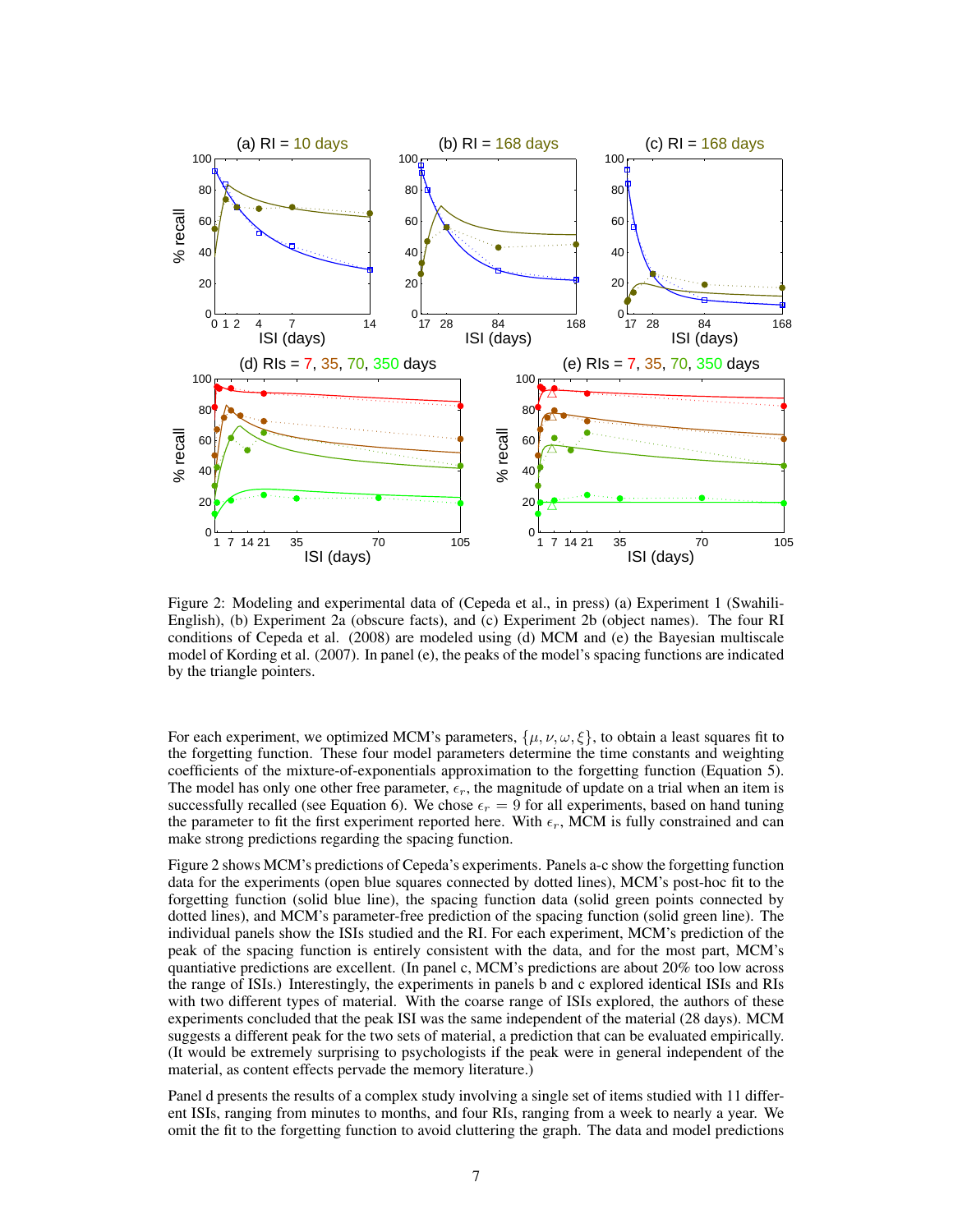

Figure 3: A meta-analysis of the literature by Cepeda et al. (2006). Each red circle represents a single spacing experiment in which the ISI was varied for a given RI. The optimal ISI obtained in the experiment is plotted against the RI on a log-log scale. (Note that the data are intrinsically noisy because experiments typically examine only a small set of ISIs, from which the 'optimum' is chosen.) The X's represent the mean from 1000 replications of MCM for a given RI with randomly drawn parameter settings (i.e., random forgetting functions), and the dashed line is the best regression fit to the X's. Both the experimental data and MCM show a power law relationship between optimal ISI and RI.

are color coded by RI, with higher recall accuracy for shorter RIs. MCM predicts the spacing functions with absolutely spectacular precision, considering the predictions are fully constrained and parameter free. Moreover, MCM anticipates the peaks of the spacing functions, with the curvature of the peak decreasing with the RI, and the optimal ISI increasing with the RI.

In addition to these results, MCM also predicts the probability of recall at test conditional on successful or unsuccessful recall during the test at the start of the second study session. As explained in Figure 3, MCM obtains a sensible parameter-free fit to a meta-analysis of the experimental literature by Cepeda et al. (2006). Finally, MCM is able to post-hoc fit classic studies from the spacing literature (for which forgetting functions are not available).

# 5 Discussion

MCM's blind prediction of 7 different spacing functions is remarkable considering that the domain's complexity (the content, manner and amount of study) is reduced to four parameters, which are fully determined by the forgetting function. Obtaining empirical forgetting functions is straightforward. Obtaining empirical evidence to optimize study schedules, especially when more than two sessions are involved, is nearly infeasible. MCM thus offers a significant practical tool for educators in devising study schedules. Optimizing study schedules with MCM is straightfoward, and particularly useful considering that MCM can optimize not only for a known RI but for RI as a random variable.

MCM arose from two existing models, MTS and SAM, and all three models are characterized at Marr's implementation or algorithmic levels, not at the level of a computational theory. Kording et al. (2007) have proposed a Bayesian memory model which has intriguing similarities to MCM, and has the potential of serving as the complementary computational theory. The model is a Kalman filter (KF) with internal state variables that decay exponentially at different rates. The state predicts the appearance of an item in the temporal stream of experience. The dynamics of MCM can be exactly mapped onto the KF, with  $\tau$  related to the decay of a variable, and  $\gamma$  to its internal noise level. However, the KF model has a very different update rule, based on the Kalman gain. We have tried to fit experimental data with the KF model, but have not been satisfied with the outcome. For example, Figure 2e shows a least-squares fit to the six free parameters of the KF model to the Cepeda et al. (2008) data. (Two parameters determine the range of time scales; two specify internal and observation noise levels; and two perform an affine transform from internal memory strength to recall probability.) In terms of sum-squared error, the model shows a reasonable fit, but the model clearly misses the peaks of the spacing functions, and in fact predicts a peak that is independent of RI. Notably, the KF model is a post-hoc fit to the spacing functions, whereas MCM produces a true prediction of the spacing functions, i.e., parameters of MCM are determined without peeking at the spacing function. Exploring many parameterizations of the KF model, we find that the model generally predicts decreasing or constant optimal ISIs as a function of the RI. In contrast, MCM necessarily produces an increasing optimal ISI as a function of the RI, consistent with all behavioral data. It remains an important and intriguing challenge to unify MCM and the KF model; each has something to offer the other.